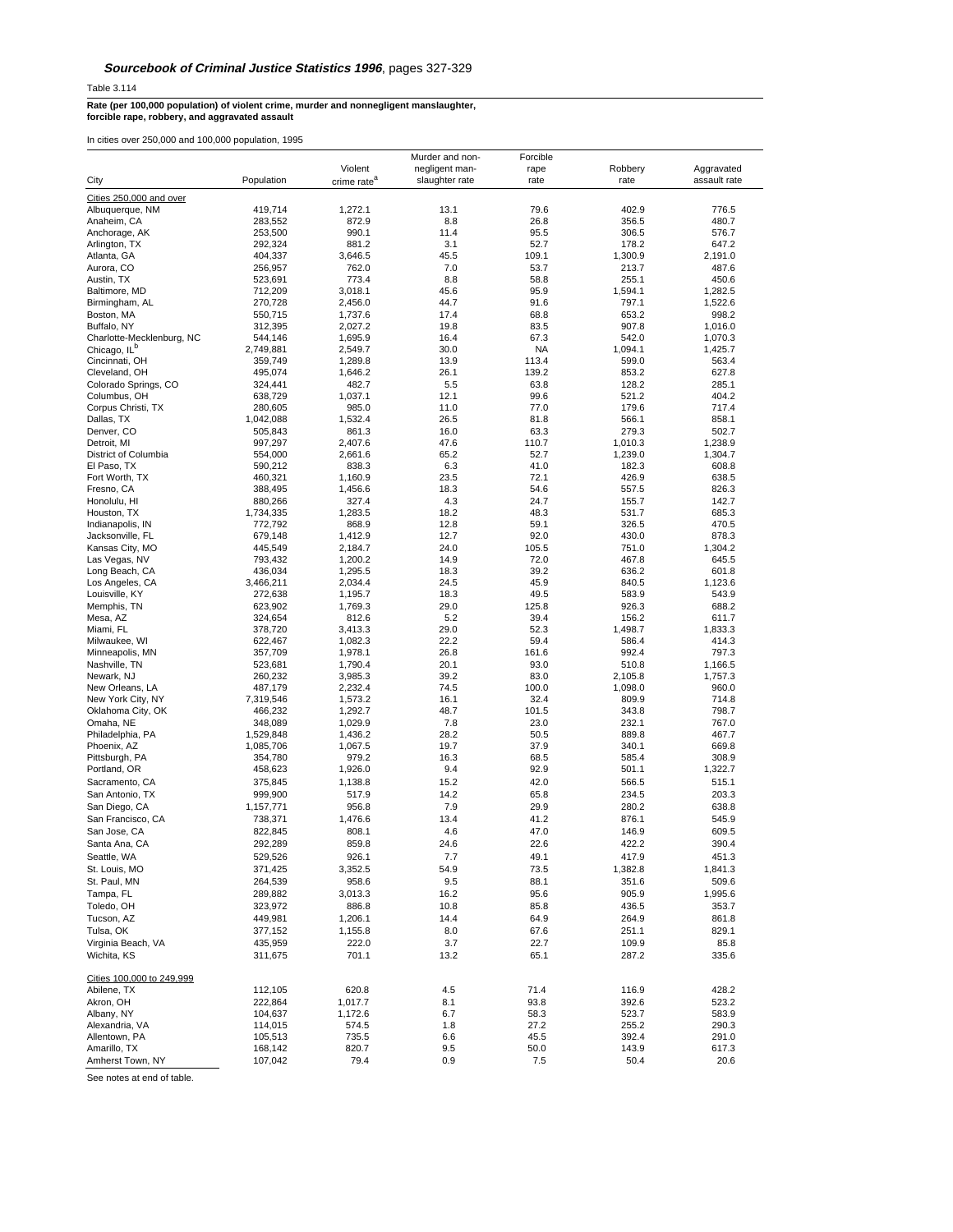**Rate (per 100,000 population) of violent crime, murder and nonnegligent manslaughter, forcible rape, robbery, and aggravated assault**

In cities over 250,000 and 100,000 population, 1995--Continued

|                                        |            |                         | Murder and non- | Forcible |         |              |
|----------------------------------------|------------|-------------------------|-----------------|----------|---------|--------------|
|                                        |            | Violent                 | negligent man-  | rape     | Robbery | Aggravated   |
| City                                   | Population | crime rate <sup>a</sup> | slaughter rate  | rate     | rate    | assault rate |
|                                        |            |                         |                 |          |         |              |
| Cities 100,000 to 249,999 -- Continued |            |                         |                 |          |         |              |
| Ann Arbor, MI                          | 109,424    | 431.3                   | 2.7             | 39.3     | 120.6   | 268.7        |
| Aurora, IL <sup>b</sup>                | 113,058    | 735.0                   | 21.2            | NA       | 204.3   | 509.5        |
| Bakersfield, CA                        | 192,021    | 676.0                   | 15.1            | 20.3     | 314.5   | 326.0        |
| Baton Rouge, LA                        | 229,027    | 2,860.4                 | 28.4            | 75.5     | 608.7   | 2,147.8      |
| Beaumont, TX                           |            |                         |                 |          |         |              |
|                                        | 117,187    | 1,049.6                 | 11.9            | 161.3    | 358.4   | 518.0        |
| Berkeley, CA                           | 100,332    | 1,248.9                 | 10.0            | 32.9     | 617.0   | 589.0        |
| Boise, ID                              | 149,856    | 430.4                   | 2.0             | 35.4     | 50.7    | 342.3        |
| Bridgeport, CT                         | 133,057    | 1,191.2                 | 24.8            | 34.6     | 631.3   | 500.5        |
| Brownsville, TX                        | 115,029    | 710.3                   | 6.1             | 22.6     | 177.3   | 504.2        |
| Burbank, CA                            | 100,166    | 502.2                   | 6.0             | 20.0     | 187.7   | 288.5        |
| Cambridge, MA                          | 100,428    | 792.6                   | 3.0             | 34.9     | 293.7   | 461.0        |
| Chandler, AZ                           | 123,410    | 326.6                   | 7.3             | 25.9     | 96.4    | 196.9        |
| Chattanooga, TN                        | 154.641    | 1,262.3                 | 18.1            | 40.1     | 344.0   | 860.1        |
| Chesapeake, VA                         | 182,395    |                         |                 |          |         |              |
|                                        |            | 451.2                   | 5.5             | 38.9     | 195.7   | 211.1        |
| Chula Vista, CA                        | 150,005    | 724.6                   | 8.0             | 22.7     | 270.0   | 424.0        |
| Clearwater, FL                         | 101,362    | 1,068.4                 | 3.9             | 47.4     | 253.5   | 763.6        |
| Columbia, SC                           | 104,457    | 2,083.2                 | 8.6             | 85.2     | 648.1   | 1,341.2      |
| Columbus, GA                           | 190,328    | 516.5                   | 10.5            | 17.9     | 227.0   | 261.1        |
| Concord, CA                            | 112,451    | 588.7                   | 3.6             | 44.5     | 138.7   | 402.0        |
| Dayton, OH                             | 179,327    | 1,352.3                 | 21.7            | 132.2    | 758.4   | 440.0        |
| Des Moines, IA                         | 194,654    | 516.3                   | 9.8             | 65.2     | 160.3   | 281.0        |
| Downey, CA                             | 100,391    | 574.8                   | 7.0             | 18.9     | 351.6   | 197.2        |
|                                        |            |                         |                 |          |         | 565.2        |
| Durham, NC                             | 145,975    | 1,257.1                 | 16.4            | 56.2     | 619.3   |              |
| Elizabeth, NJ                          | 106,849    | 1,258.8                 | 16.8            | 43.1     | 876.0   | 322.9        |
| El Monte, CA                           | 105,187    | 1.326.2                 | 28.5            | 31.4     | 504.8   | 761.5        |
| Erie, PA                               | 108,577    | 618.9                   | 5.5             | 51.6     | 314.1   | 247.8        |
| Escondido, CA                          | 116,934    | 752.6                   | 9.4             | 30.8     | 215.5   | 496.9        |
| Eugene, OR                             | 120,226    | 603.9                   | 2.5             | 34.1     | 227.1   | 340.2        |
| Evansville, IN                         | 130.600    | 554.4                   | 3.8             | 25.3     | 117.9   | 407.4        |
| Flint, MI                              | 138,934    | 2,801.3                 | 29.5            | 148.3    | 741.4   | 1,882.2      |
| Fontana, CA                            | 104,258    | 1,464.6                 | 12.5            | 63.3     | 450.8   | 938.1        |
| Fort Collins, CO                       | 101,416    | 451.6                   | 2.0             | 65.1     | 29.6    | 355.0        |
| Fort Lauderdale, FL                    | 165.328    | 1,386.9                 | 16.3            | 61.7     | 673.2   | 635.7        |
| Fort Wayne, IN                         |            |                         | 12.4            |          |         |              |
|                                        | 184,985    | 503.3                   |                 | 45.4     | 321.1   | 124.3        |
| Fremont, CA                            | 184,498    | 658.0                   | 1.1             | 17.3     | 107.9   | 531.7        |
| Fullerton, CA                          | 117,450    | 417.2                   | 5.1             | 33.2     | 168.6   | 210.3        |
| Garden Grove, CA                       | 148,702    | 621.4                   | 4.0             | 26.2     | 233.4   | 357.8        |
| Garland, TX                            | 197,875    | 485.2                   | 3.5             | 51.5     | 137.0   | 293.1        |
| Glendale, AZ                           | 174,349    | 803.0                   | 5.2             | 30.4     | 183.5   | 583.9        |
| Glendale, CA                           | 179,378    | 426.5                   | 4.5             | 12.3     | 195.7   | 214.1        |
| Grand Prairie, TX                      | 110,958    | 626.4                   | 10.8            | 25.2     | 126.2   | 464.1        |
| Grand Rapids, MI                       | 191,457    | 1,287.0                 | 12.5            | 56.9     | 345.8   | 871.7        |
| Green Bay, WI                          | 103,536    | 491.6                   | 3.9             | 72.4     | 67.6    | 347.7        |
|                                        |            | 1,050.9                 | 18.0            | 44.1     |         | 595.6        |
| Greensboro, NC                         | 199,635    |                         |                 |          | 393.2   |              |
| Hampton, VA                            | 141,034    | 393.5                   | 9.9             | 28.4     | 187.9   | 167.3        |
| Hartford, CT                           | 124,196    | 2,092.7                 | 26.6            | 90.2     | 1,029.0 | 946.9        |
| Hayward, CA                            | 116,171    | 736.0                   | 10.3            | 38.7     | 300.4   | 386.5        |
| Henderson, NV                          | 107,107    | 295.0                   | 2.8             | 73.8     | 115.8   | 102.7        |
| Hialeah, FL                            | 197,084    | 943.8                   | 8.6             | 20.8     | 410.5   | 503.8        |
| Hollywood, FL                          | 126,900    | 884.9                   | 3.9             | 49.6     | 408.2   | 423.2        |
| Huntington Beach, CA                   | 190,171    | 297.6                   | 4.2             | 23.1     | 92.5    | 177.7        |
| Huntsville, AL                         | 161,617    | 788.9                   | 6.2             | 34.6     | 237.6   | 510.5        |
| Independence, MO                       | 112,642    | 559.3                   | 1.8             | 35.5     | 129.6   | 392.4        |
| Inglewood, CA                          | 110,638    | 1,790.5                 | 36.2            | 54.2     | 964.4   | 735.7        |
|                                        |            |                         |                 |          |         |              |
| Irvine, CA                             | 126,255    | 168.7                   | 1.6             | 11.1     | 59.4    | 96.6         |
| Irving, TX                             | 168,022    | 494.6                   | 3.0             | 33.3     | 126.8   | 331.5        |
| Jackson, MS                            | 195,123    | 1,366.8                 | 47.1            | 95.3     | 752.9   | 471.5        |
| Jersey City, NJ                        | 227,195    | 1,906.3                 | 11.0            | 40.5     | 1,015.0 | 839.8        |
| Knoxville, TN                          | 171,960    | 1,849.3                 | 11.0            | 64.0     | 416.4   | 1,357.9      |
| Lafayette, LA                          | 102,921    | 993.0                   | 7.8             | 61.2     | 271.1   | 652.9        |
| Lakewood, CO                           | 129,167    | 422.7                   | 4.6             | 37.9     | 100.6   | 279.5        |
| Lancaster, CA                          | 119,785    | 1,102.0                 | 7.5             | 40.9     | 251.3   | 802.3        |
| Lansing, MI                            |            | 1,366.3                 | 10.8            | 123.1    |         | 946.3        |
|                                        | 120,256    |                         |                 |          | 286.1   |              |
| Laredo, TX                             | 152,736    | 724.8                   | 9.2             | 14.4     | 113.9   | 587.3        |
| Lexington, KY                          | 239,660    | 875.8                   | 5.8             | 54.7     | 265.4   | 549.9        |
| Lincoln, NE                            | 204,828    | 649.8                   | 1.0             | 39.1     | 59.6    | 550.2        |
| Little Rock, AR                        | 180,821    | 2,045.7                 | 29.3            | 95.1     | 584.0   | 1,337.2      |
| Livonia, MI                            | 100,975    | 263.4                   | 1.0             | 28.7     | 79.2    | 154.5        |
| Lubbock, TX                            | 198,128    | 961.5                   | 9.6             | 61.6     | 149.9   | 740.4        |
| Macon, GA                              | 111,450    | 778.8                   | 22.4            | 73.6     | 349.9   | 332.9        |
| Madison, WI                            | 196,156    | 314.5                   | 2.5             | 34.2     | 143.8   | 134.1        |
| Mesquite, TX                           | 115,770    | 519.1                   | 0.9             | 17.3     | 76.9    | 424.1        |
|                                        |            |                         |                 |          |         |              |

See notes at end of table.